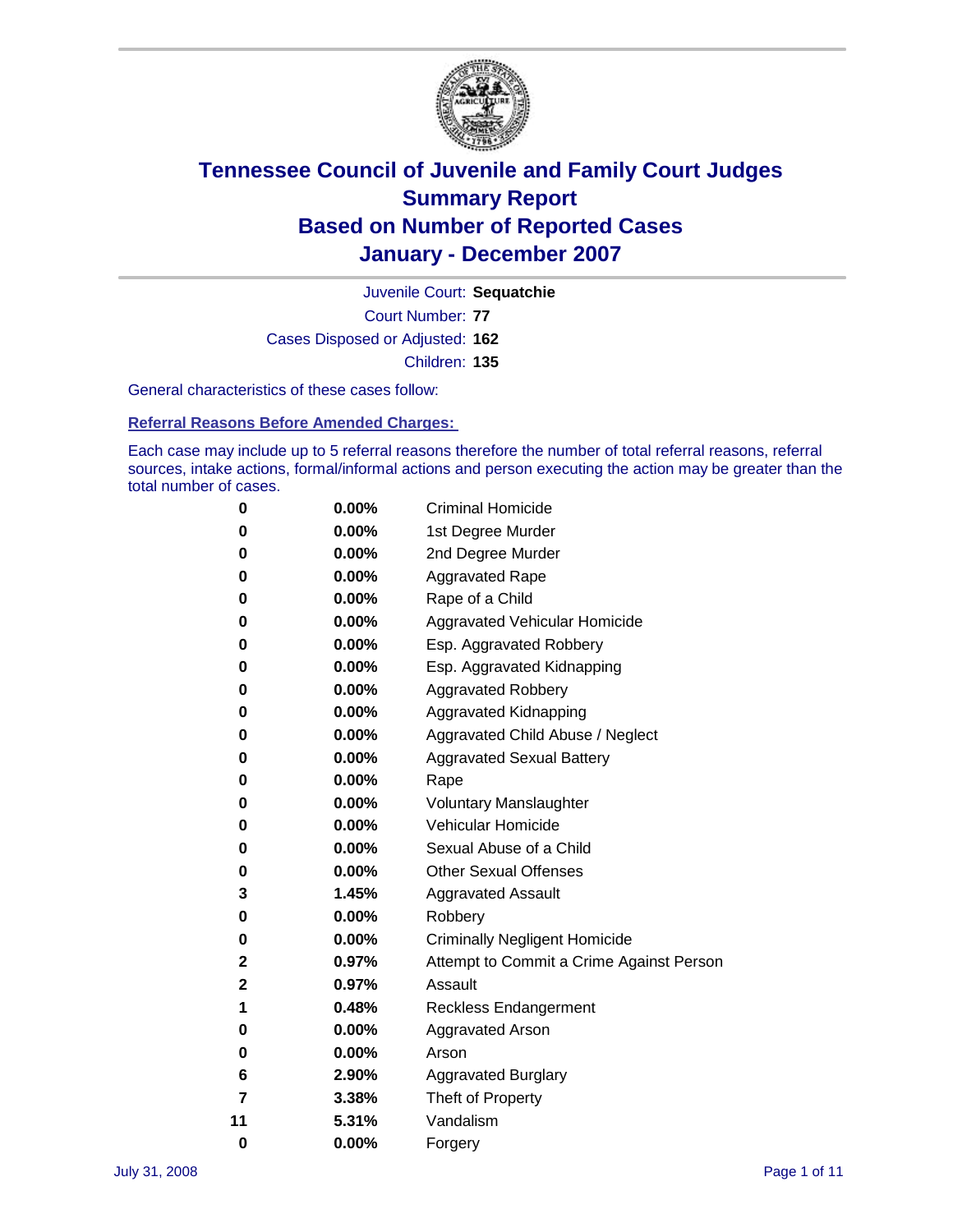

Court Number: **77** Juvenile Court: **Sequatchie** Cases Disposed or Adjusted: **162** Children: **135**

#### **Referral Reasons Before Amended Charges:**

Each case may include up to 5 referral reasons therefore the number of total referral reasons, referral sources, intake actions, formal/informal actions and person executing the action may be greater than the total number of cases.

| 0  | 0.00%  | <b>Worthless Checks</b>                                     |
|----|--------|-------------------------------------------------------------|
| 0  | 0.00%  | Illegal Possession / Fraudulent Use of Credit / Debit Cards |
| 2  | 0.97%  | <b>Burglary</b>                                             |
| 0  | 0.00%  | Unauthorized Use of a Vehicle                               |
| 0  | 0.00%  | <b>Cruelty to Animals</b>                                   |
| 3  | 1.45%  | Sale of Controlled Substances                               |
| 5  | 2.42%  | <b>Other Drug Offenses</b>                                  |
| 10 | 4.83%  | <b>Possession of Controlled Substances</b>                  |
| 5  | 2.42%  | <b>Criminal Attempt</b>                                     |
| 0  | 0.00%  | Carrying Weapons on School Property                         |
| 0  | 0.00%  | Unlawful Carrying / Possession of a Weapon                  |
| 1  | 0.48%  | <b>Evading Arrest</b>                                       |
| 0  | 0.00%  | Escape                                                      |
| 2  | 0.97%  | Driving Under Influence (DUI)                               |
| 9  | 4.35%  | Possession / Consumption of Alcohol                         |
| 0  | 0.00%  | Resisting Stop, Frisk, Halt, Arrest or Search               |
| 0  | 0.00%  | <b>Aggravated Criminal Trespass</b>                         |
| 2  | 0.97%  | Harassment                                                  |
| 0  | 0.00%  | Failure to Appear                                           |
| 1  | 0.48%  | Filing a False Police Report                                |
| 1  | 0.48%  | Criminal Impersonation                                      |
| 10 | 4.83%  | <b>Disorderly Conduct</b>                                   |
| 4  | 1.93%  | <b>Criminal Trespass</b>                                    |
| 1  | 0.48%  | <b>Public Intoxication</b>                                  |
| 0  | 0.00%  | Gambling                                                    |
| 26 | 12.56% | <b>Traffic</b>                                              |
| 3  | 1.45%  | Local Ordinances                                            |
| 1  | 0.48%  | Violation of Wildlife Regulations                           |
| 0  | 0.00%  | <b>Contempt of Court</b>                                    |
| 1  | 0.48%  | Violation of Probation                                      |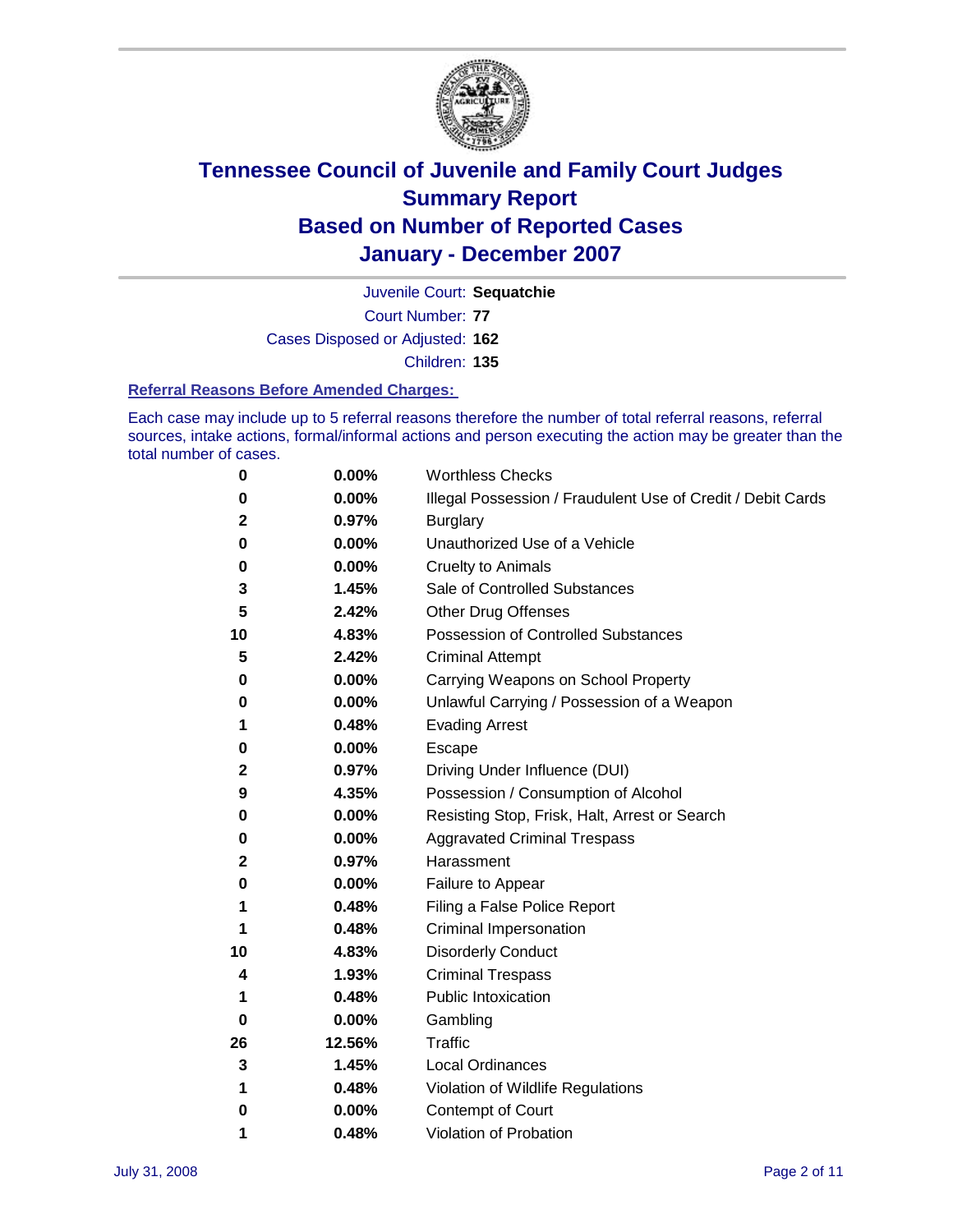

Court Number: **77** Juvenile Court: **Sequatchie** Cases Disposed or Adjusted: **162** Children: **135**

#### **Referral Reasons Before Amended Charges:**

Each case may include up to 5 referral reasons therefore the number of total referral reasons, referral sources, intake actions, formal/informal actions and person executing the action may be greater than the total number of cases.

| 207            | 100.00%        | <b>Total Referrals</b>                 |
|----------------|----------------|----------------------------------------|
| 4              | 1.93%          | Other                                  |
| 0              | 0.00%          | <b>Consent to Marry</b>                |
| 0              | 0.00%          | <b>Request for Medical Treatment</b>   |
| 0              | 0.00%          | <b>Child Support</b>                   |
| $\bf{0}$       | 0.00%          | Paternity / Legitimation               |
| 0              | 0.00%          | Visitation                             |
| $12 \,$        | 5.80%          | Custody                                |
| 30             | 14.49%         | <b>Foster Care Review</b>              |
| 0              | $0.00\%$       | <b>Administrative Review</b>           |
| 9              | 4.35%          | <b>Judicial Review</b>                 |
| 0              | 0.00%          | Violation of Informal Adjustment       |
| 0              | 0.00%          | <b>Violation of Pretrial Diversion</b> |
| 3              | 1.45%          | <b>Termination of Parental Rights</b>  |
| 4              | 1.93%          | Dependency / Neglect                   |
| 0              | 0.00%          | <b>Physically Abused Child</b>         |
| 0              | 0.00%          | <b>Sexually Abused Child</b>           |
| $\mathbf{2}$   | 0.97%          | Violation of Curfew                    |
| 0              | 0.00%          | Violation of a Valid Court Order       |
|                | 0.48%          | Possession of Tobacco Products         |
| 0              | 0.00%          | Out-of-State Runaway                   |
| 17<br>$\bf{0}$ | 8.21%<br>0.00% | Truancy<br>In-State Runaway            |
| 5              | 2.42%          | <b>Unruly Behavior</b>                 |
| 1              | 0.48%          | Violation of Aftercare                 |
|                |                |                                        |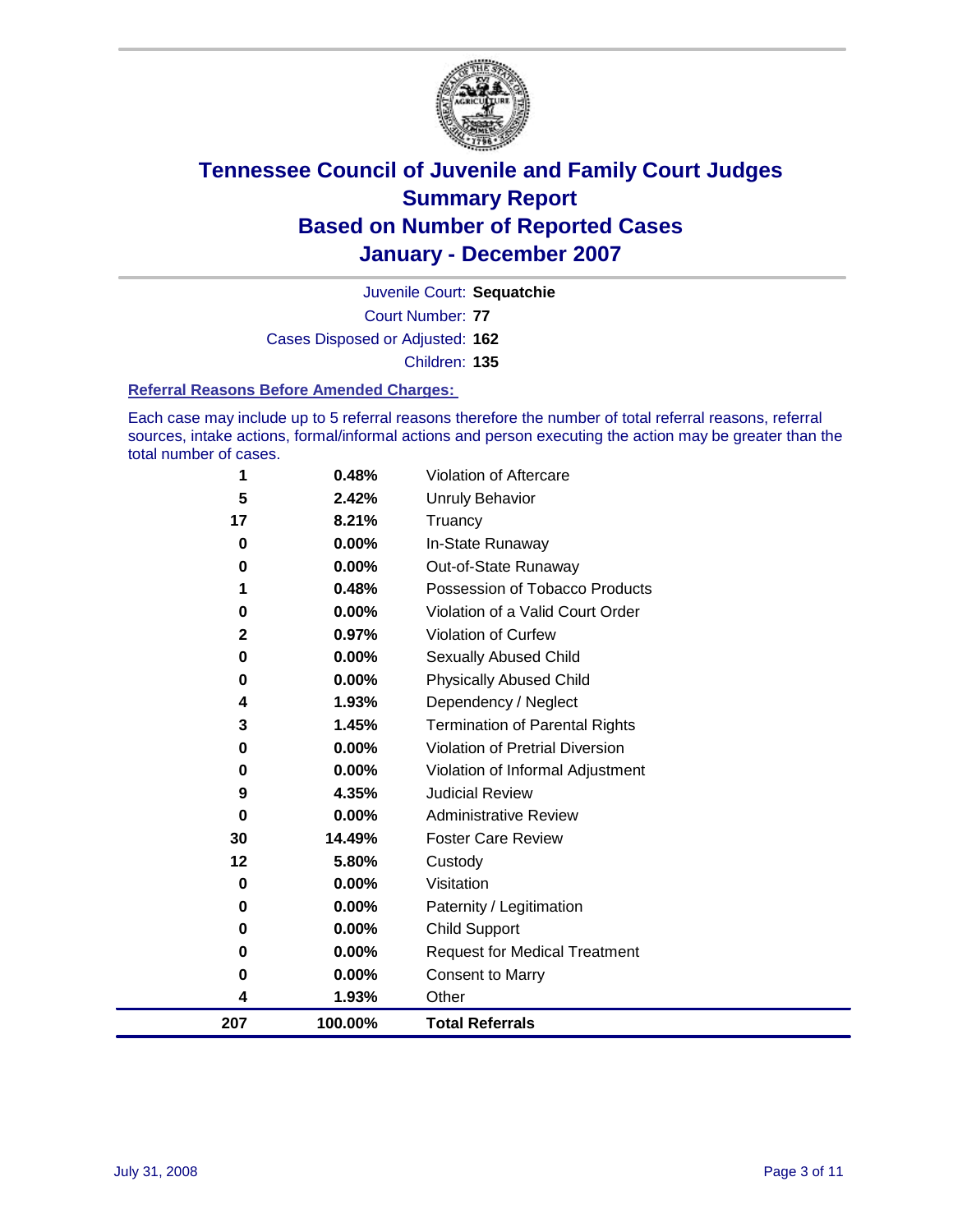

| Juvenile Court: Sequatchie      |  |
|---------------------------------|--|
| Court Number: 77                |  |
| Cases Disposed or Adjusted: 162 |  |
| Children: 135                   |  |
| <b>Referral Sources: 1</b>      |  |

| 207          | 100.00% | <b>Total Referral Sources</b>     |
|--------------|---------|-----------------------------------|
| 0            | 0.00%   | Other                             |
| 0            | 0.00%   | Unknown                           |
| 0            | 0.00%   | Hospital                          |
| 0            | 0.00%   | Child & Parent                    |
| 8            | 3.86%   | Victim                            |
| 0            | 0.00%   | <b>Other Court</b>                |
| 0            | 0.00%   | Social Agency                     |
| $\mathbf{2}$ | 0.97%   | <b>Court Staff</b>                |
| 0            | 0.00%   | <b>District Attorney's Office</b> |
| 0            | 0.00%   | <b>Other State Department</b>     |
| 44           | 21.26%  | <b>DCS</b>                        |
| 0            | 0.00%   | <b>CSA</b>                        |
| 19           | 9.18%   | School                            |
| 0            | 0.00%   | Self                              |
| 14           | 6.76%   | Relatives                         |
| 4            | 1.93%   | Parents                           |
| 116          | 56.04%  | Law Enforcement                   |

#### **Age of Child at Referral: 2**

| 135<br>100.00% | <b>Total Child Count</b> |
|----------------|--------------------------|
| 0.00%<br>0     | Unknown / Not Reported   |
| 0.00%<br>0     | Ages 19 and Over         |
| 31<br>22.96%   | Ages 17 through 18       |
| 47<br>34.81%   | Ages 15 through 16       |
| 32<br>23.70%   | Ages 13 through 14       |
| 5.19%<br>7     | Ages 11 through 12       |
| 18<br>13.33%   | Ages 10 and Under        |
|                |                          |

<sup>1</sup> If different than number of Referral Reasons (207), verify accuracy of your court's data.

One child could be counted in multiple categories, verify accuracy of your court's data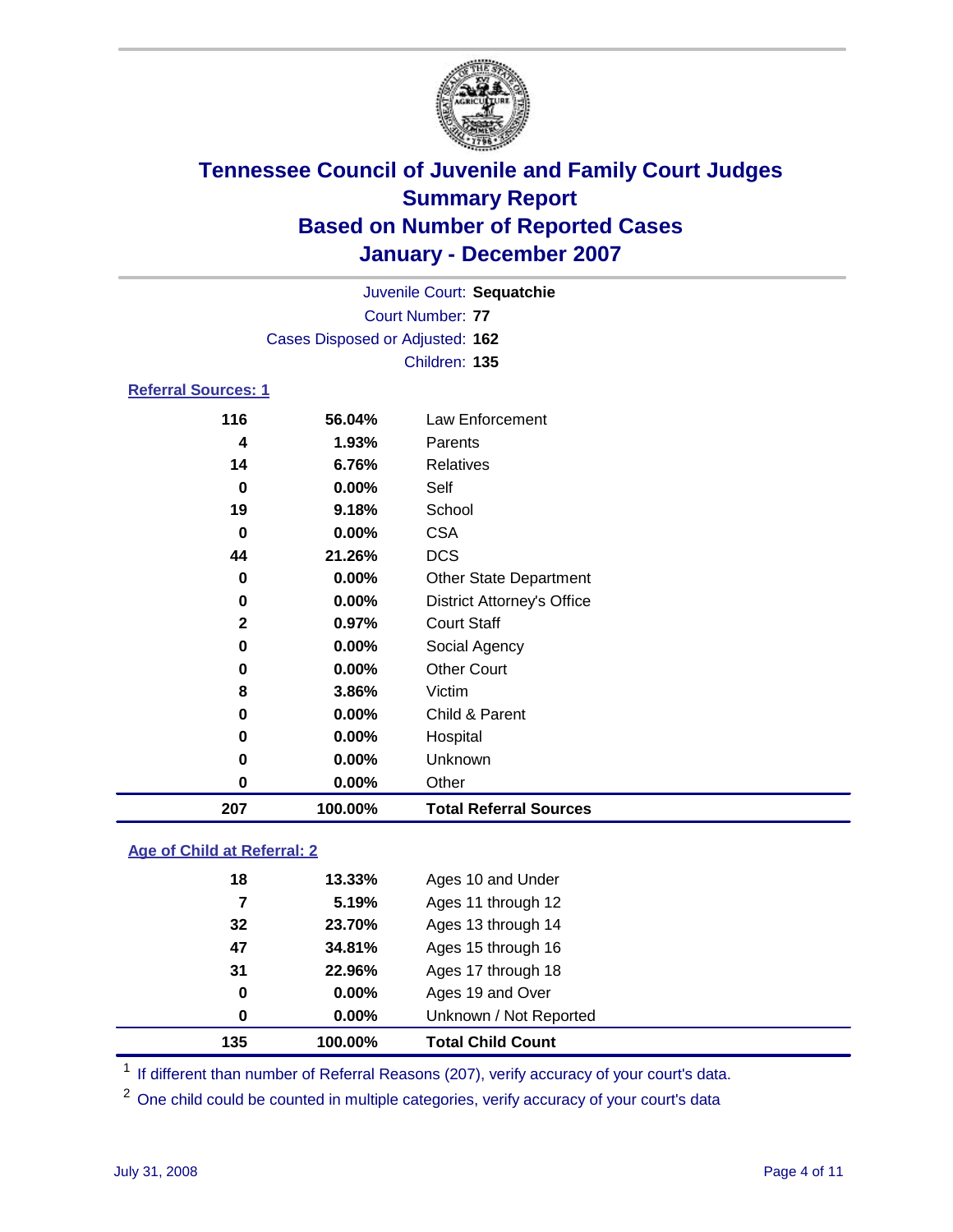

| Juvenile Court: Sequatchie              |         |                          |  |  |
|-----------------------------------------|---------|--------------------------|--|--|
|                                         |         | Court Number: 77         |  |  |
| Cases Disposed or Adjusted: 162         |         |                          |  |  |
|                                         |         | Children: 135            |  |  |
| Sex of Child: 1                         |         |                          |  |  |
| 79                                      | 58.52%  | Male                     |  |  |
| 56                                      | 41.48%  | Female                   |  |  |
| $\bf{0}$                                | 0.00%   | Unknown                  |  |  |
| 135                                     | 100.00% | <b>Total Child Count</b> |  |  |
| Race of Child: 1                        |         |                          |  |  |
| 133                                     | 98.52%  | White                    |  |  |
| 1                                       | 0.74%   | African American         |  |  |
| $\bf{0}$                                | 0.00%   | Native American          |  |  |
| 0                                       | 0.00%   | Asian                    |  |  |
| 1                                       | 0.74%   | Mixed                    |  |  |
| $\mathbf 0$                             | 0.00%   | Unknown                  |  |  |
| 135                                     | 100.00% | <b>Total Child Count</b> |  |  |
| <b>Hispanic Origin: 1</b>               |         |                          |  |  |
| $\overline{\mathbf{4}}$                 | 2.96%   | Yes                      |  |  |
| 131                                     | 97.04%  | <b>No</b>                |  |  |
| $\mathbf 0$                             | 0.00%   | Unknown                  |  |  |
| 135                                     | 100.00% | <b>Total Child Count</b> |  |  |
| <b>School Enrollment of Children: 1</b> |         |                          |  |  |
| 115                                     | 85.19%  | Yes                      |  |  |
| 13                                      | 9.63%   | No                       |  |  |
| $\overline{7}$                          | 5.19%   | Unknown                  |  |  |
| 135                                     | 100.00% | <b>Total Child Count</b> |  |  |

One child could be counted in multiple categories, verify accuracy of your court's data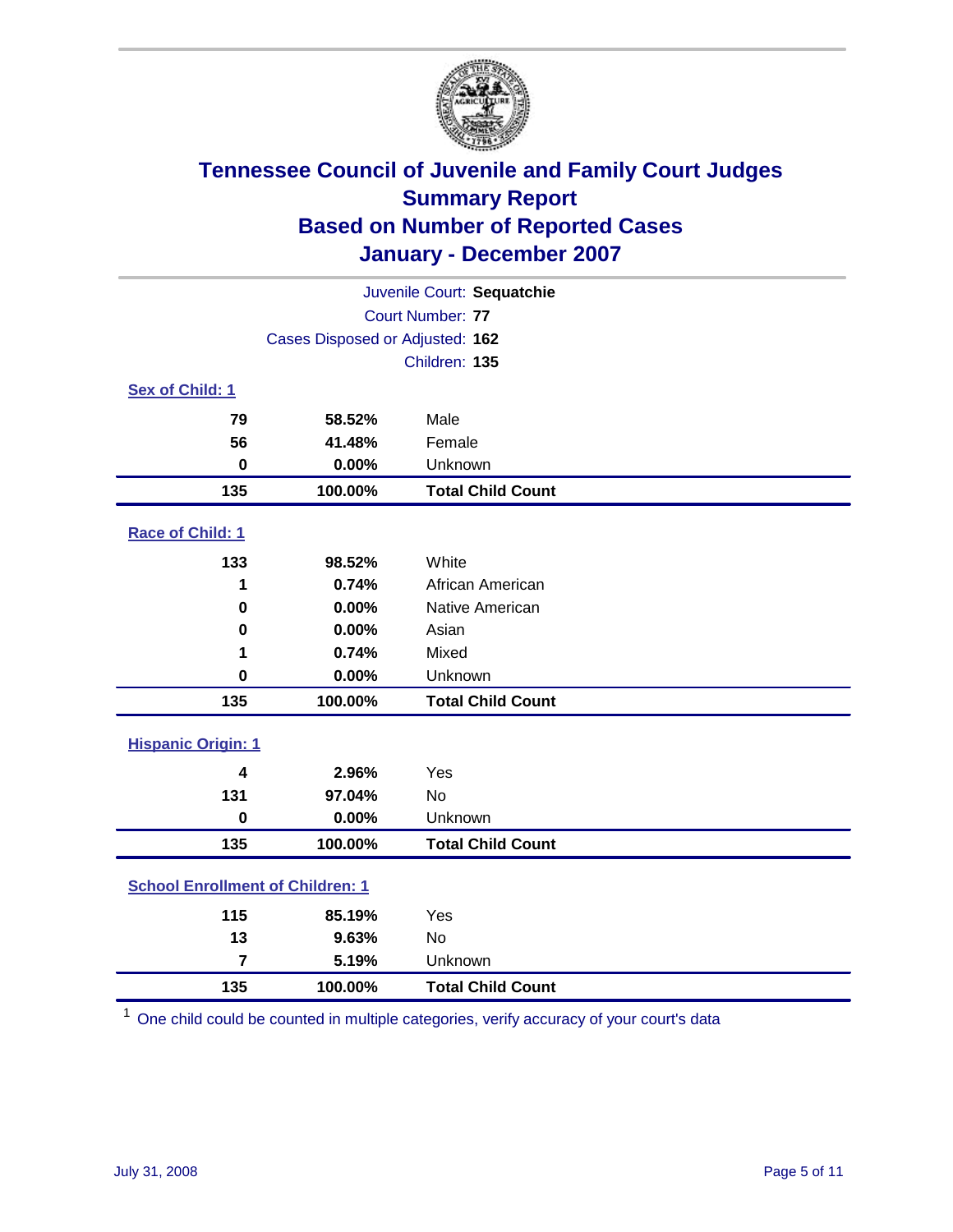

Court Number: **77** Juvenile Court: **Sequatchie** Cases Disposed or Adjusted: **162** Children: **135 Living Arrangement of Child at Time of Referral: 1 17.78%** With Both Biological Parents **0.00%** With Father and Stepmother **5.19%** With Mother and Stepfather

| 135          | 100.00%    | <b>Total Child Count</b>                 |
|--------------|------------|------------------------------------------|
| 2            | 1.48%      | Other                                    |
| 4            | 2.96%      | Unknown                                  |
| 0            | $0.00\%$   | Independent                              |
| 0            | $0.00\%$   | In an Institution                        |
| $\mathbf{2}$ | 1.48%      | In a Residential Center                  |
| 1            | 0.74%      | In a Group Home                          |
| 12           | 8.89%      | With Foster Family                       |
| 0            | $0.00\%$   | <b>With Adoptive Parents</b>             |
| 19           | 14.07%     | <b>With Relatives</b>                    |
| 6            | 4.44%      | With Father                              |
| 58           | 42.96%     | With Mother                              |
|              | J. I J / U | <i>vvilli iviolitei alla olepialitei</i> |

### **Type of Detention: 2**

| 162 | 100.00%  | <b>Total Detention Count</b> |  |
|-----|----------|------------------------------|--|
| 0   | $0.00\%$ | Other                        |  |
| 149 | 91.98%   | Does Not Apply               |  |
| 0   | $0.00\%$ | <b>Unknown</b>               |  |
| 0   | $0.00\%$ | <b>Psychiatric Hospital</b>  |  |
| 0   | $0.00\%$ | Jail - No Separation         |  |
| 0   | $0.00\%$ | Jail - Partial Separation    |  |
| 0   | $0.00\%$ | Jail - Complete Separation   |  |
| 13  | 8.02%    | Juvenile Detention Facility  |  |
| 0   | $0.00\%$ | Non-Secure Placement         |  |
|     |          |                              |  |

<sup>1</sup> One child could be counted in multiple categories, verify accuracy of your court's data

<sup>2</sup> If different than number of Cases (162) verify accuracy of your court's data.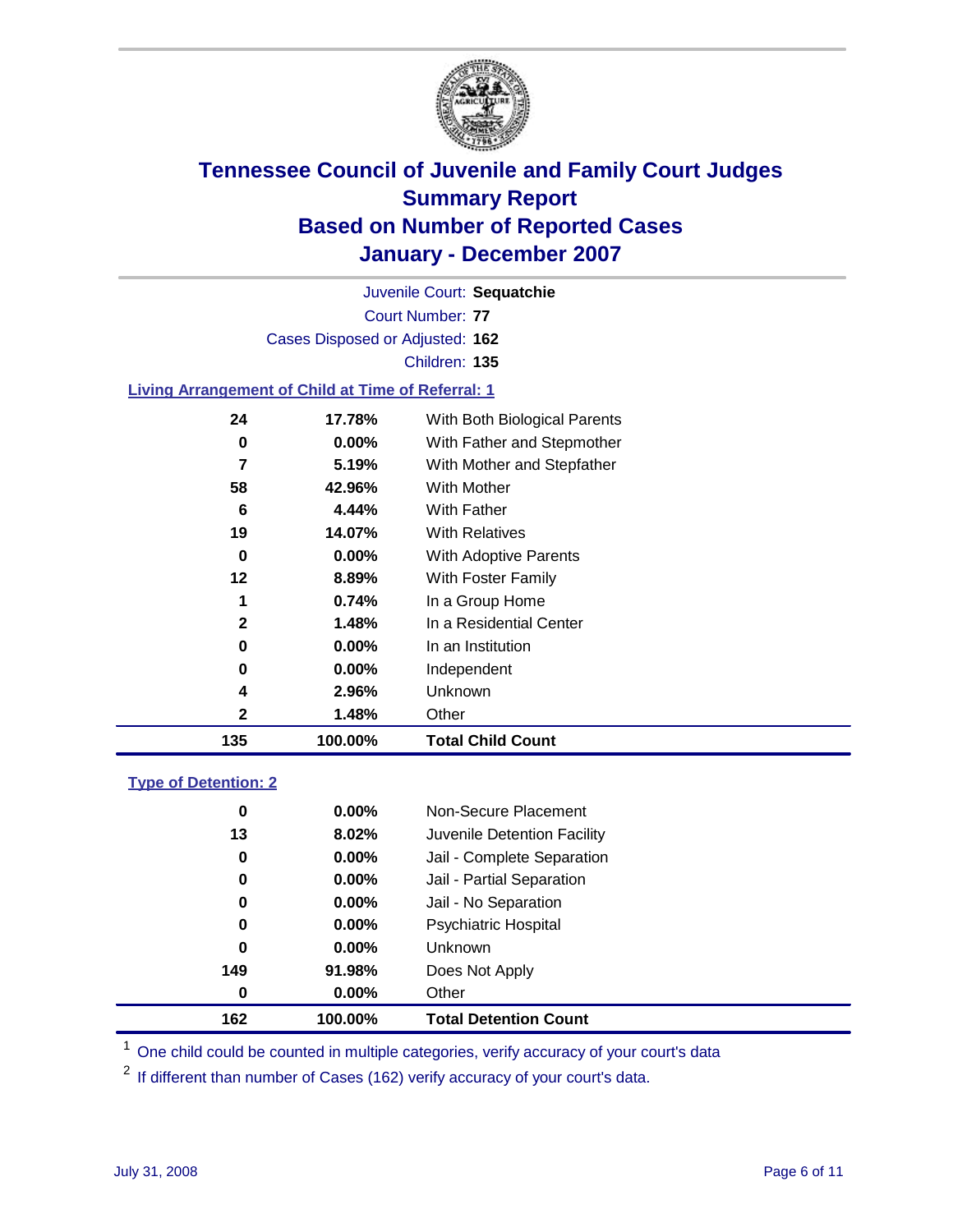

|                                                    | Juvenile Court: Sequatchie |                                      |  |  |  |
|----------------------------------------------------|----------------------------|--------------------------------------|--|--|--|
|                                                    | Court Number: 77           |                                      |  |  |  |
| Cases Disposed or Adjusted: 162                    |                            |                                      |  |  |  |
|                                                    |                            | Children: 135                        |  |  |  |
| <b>Placement After Secure Detention Hearing: 1</b> |                            |                                      |  |  |  |
| 11                                                 | 6.79%                      | Returned to Prior Living Arrangement |  |  |  |
| $\bf{0}$                                           | 0.00%                      | Juvenile Detention Facility          |  |  |  |
| 0                                                  | 0.00%                      | Jail                                 |  |  |  |
| 0                                                  | 0.00%                      | Shelter / Group Home                 |  |  |  |
| 1                                                  | 0.62%                      | <b>Foster Family Home</b>            |  |  |  |
| 0                                                  | 0.00%                      | Psychiatric Hospital                 |  |  |  |
| 0                                                  | 0.00%                      | Unknown / Not Reported               |  |  |  |
| 149                                                | 91.98%                     | Does Not Apply                       |  |  |  |
| 1                                                  | 0.62%                      | Other                                |  |  |  |
|                                                    |                            |                                      |  |  |  |
| 162                                                | 100.00%                    | <b>Total Placement Count</b>         |  |  |  |
| <b>Intake Actions: 2</b>                           |                            |                                      |  |  |  |
| 122                                                | 58.94%                     | <b>Petition Filed</b>                |  |  |  |
| $\bf{0}$                                           | 0.00%                      | <b>Motion Filed</b>                  |  |  |  |
| 44                                                 | 21.26%                     | <b>Citation Processed</b>            |  |  |  |
| 0                                                  | 0.00%                      | Notification of Paternity Processed  |  |  |  |
| 4                                                  | 1.93%                      | Scheduling of Judicial Review        |  |  |  |
| $\bf{0}$                                           | 0.00%                      | Scheduling of Administrative Review  |  |  |  |
| 22                                                 | 10.63%                     | Scheduling of Foster Care Review     |  |  |  |
| $\bf{0}$                                           | 0.00%                      | Unknown                              |  |  |  |
| 13                                                 | 6.28%                      | Does Not Apply                       |  |  |  |
| $\mathbf{2}$                                       | 0.97%                      | Other                                |  |  |  |

<sup>1</sup> If different than number of Cases (162) verify accuracy of your court's data.

<sup>2</sup> If different than number of Referral Reasons (207), verify accuracy of your court's data.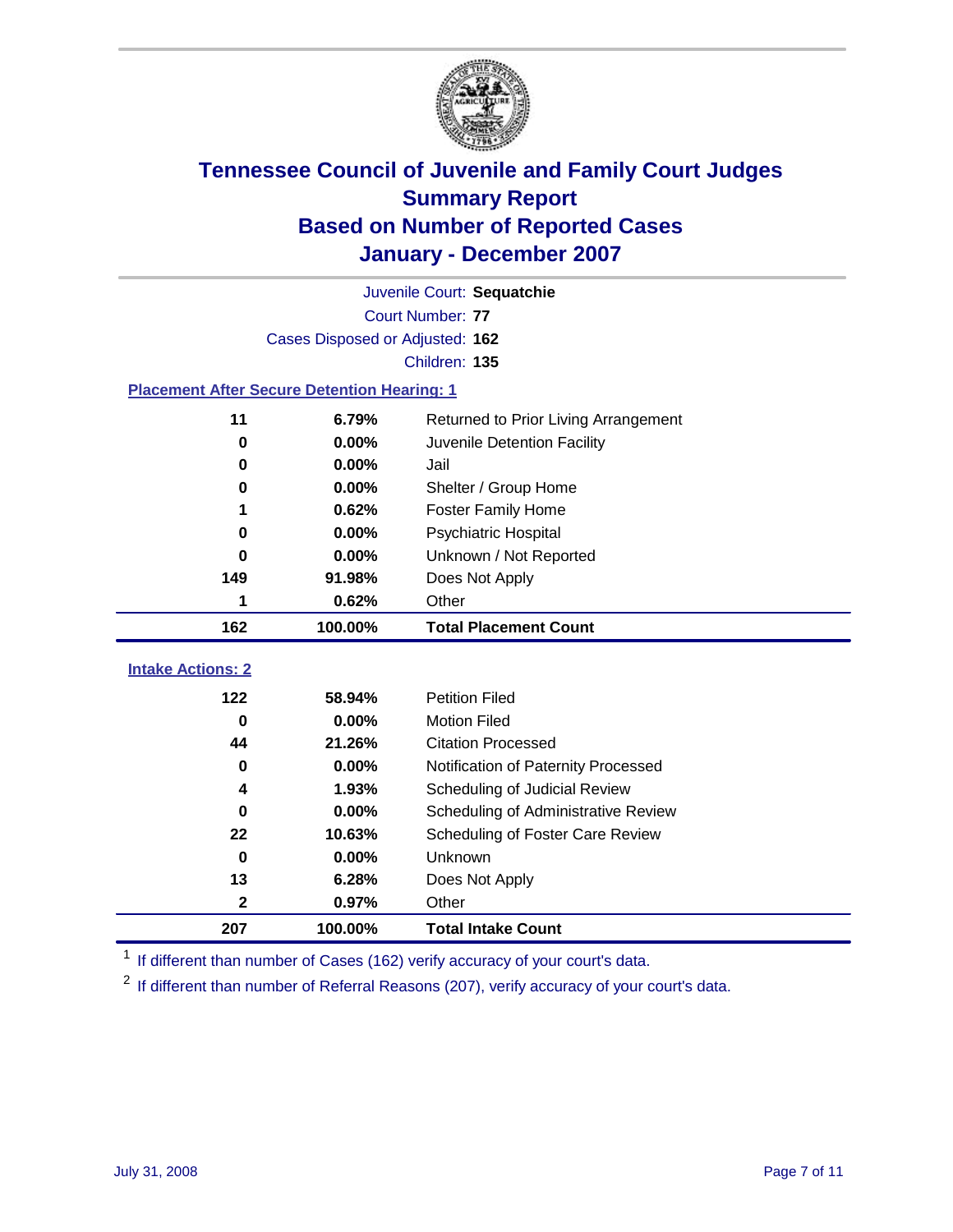

Court Number: **77** Juvenile Court: **Sequatchie** Cases Disposed or Adjusted: **162** Children: **135**

#### **Last Grade Completed by Child: 1**

| 135          | 100.00% | <b>Total Child Count</b> |
|--------------|---------|--------------------------|
| 0            | 0.00%   | Other                    |
| 11           | 8.15%   | Unknown                  |
| 3            | 2.22%   | Never Attended School    |
| 0            | 0.00%   | Graduated                |
| 1            | 0.74%   | <b>GED</b>               |
| $\bf{0}$     | 0.00%   | Non-Graded Special Ed    |
| $\mathbf{2}$ | 1.48%   | 12th Grade               |
| 24           | 17.78%  | 11th Grade               |
| 14           | 10.37%  | 10th Grade               |
| 28           | 20.74%  | 9th Grade                |
| 16           | 11.85%  | 8th Grade                |
| 16           | 11.85%  | 7th Grade                |
| 4            | 2.96%   | 6th Grade                |
| 4            | 2.96%   | 5th Grade                |
| $\bf{0}$     | 0.00%   | 4th Grade                |
| $\mathbf{2}$ | 1.48%   | 3rd Grade                |
| $\mathbf{2}$ | 1.48%   | 2nd Grade                |
| 0            | 0.00%   | 1st Grade                |
| 3            | 2.22%   | Kindergarten             |
| 0            | 0.00%   | Preschool                |
| 5            | 3.70%   | Too Young for School     |

### **Enrolled in Special Education: 1**

| 135 | 100.00% | <b>Total Child Count</b> |  |
|-----|---------|--------------------------|--|
| 18  | 13.33%  | <b>Unknown</b>           |  |
| 88  | 65.19%  | No                       |  |
| 29  | 21.48%  | Yes                      |  |
|     |         |                          |  |

<sup>1</sup> One child could be counted in multiple categories, verify accuracy of your court's data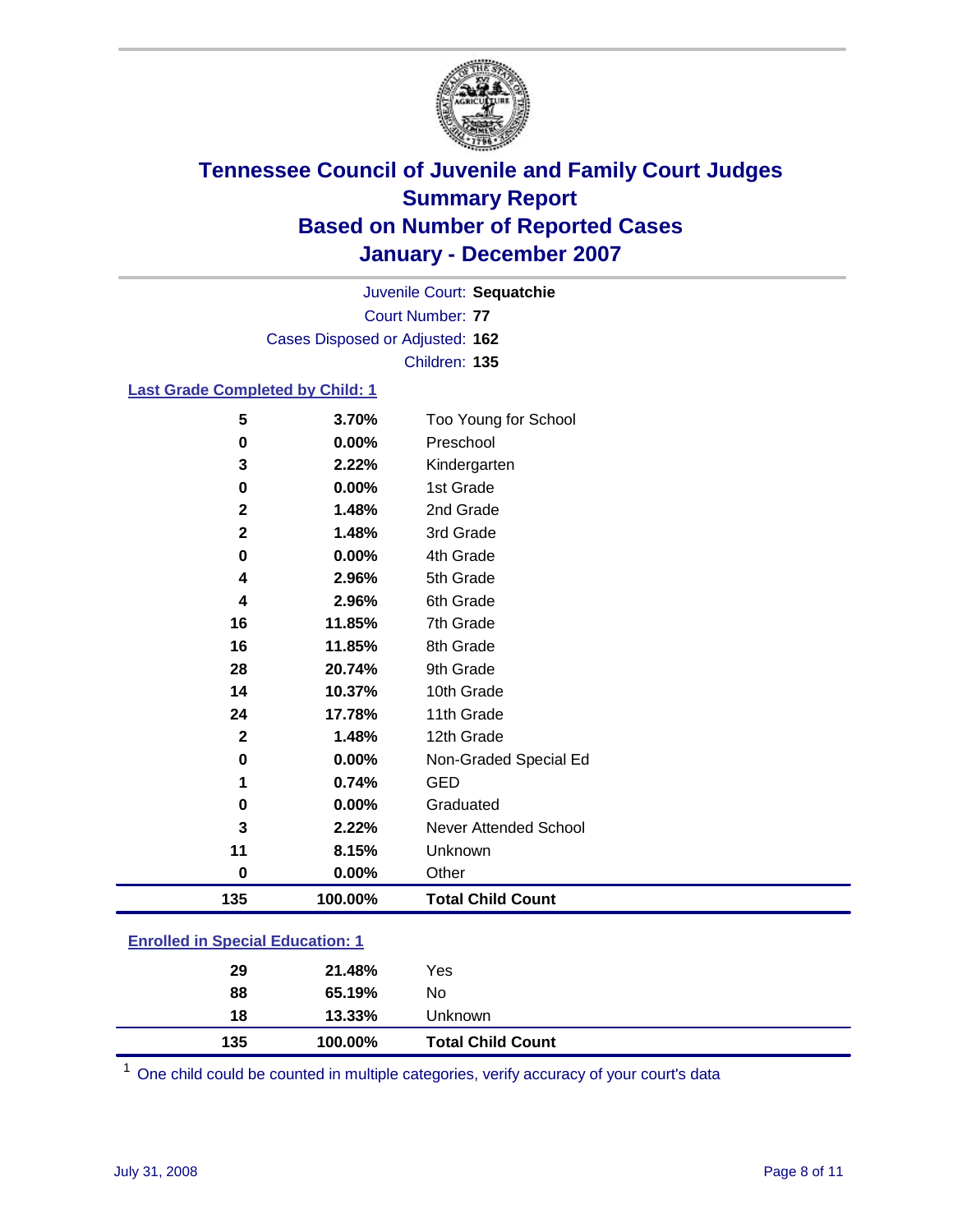

|                              |                                 | Juvenile Court: Sequatchie |
|------------------------------|---------------------------------|----------------------------|
|                              |                                 | Court Number: 77           |
|                              | Cases Disposed or Adjusted: 162 |                            |
|                              |                                 | Children: 135              |
| <b>Action Executed By: 1</b> |                                 |                            |
| 207                          | 100.00%                         | Judge                      |
| 0                            | $0.00\%$                        | Referee                    |
| 0                            | $0.00\%$                        | <b>YSO</b>                 |
| 0                            | $0.00\%$                        | Other                      |
| 0                            | $0.00\%$                        | Unknown / Not Reported     |
| 207                          | 100.00%                         | <b>Total Action Count</b>  |

### **Formal / Informal Actions: 1**

| 62  | 29.95%   | Dismissed                                        |
|-----|----------|--------------------------------------------------|
| 0   | $0.00\%$ | Retired / Nolle Prosequi                         |
| 70  | 33.82%   | <b>Complaint Substantiated Delinquent</b>        |
| 9   | 4.35%    | <b>Complaint Substantiated Status Offender</b>   |
| 5   | 2.42%    | <b>Complaint Substantiated Dependent/Neglect</b> |
| 0   | $0.00\%$ | <b>Complaint Substantiated Abused</b>            |
| 0   | $0.00\%$ | <b>Complaint Substantiated Mentally III</b>      |
| 0   | $0.00\%$ | Informal Adjustment                              |
| 6   | 2.90%    | <b>Pretrial Diversion</b>                        |
| 0   | $0.00\%$ | <b>Transfer to Adult Court Hearing</b>           |
| 0   | $0.00\%$ | Charges Cleared by Transfer to Adult Court       |
| 16  | 7.73%    | Special Proceeding                               |
| 38  | 18.36%   | <b>Review Concluded</b>                          |
| 1   | 0.48%    | Case Held Open                                   |
| 0   | $0.00\%$ | Other                                            |
| 0   | $0.00\%$ | Unknown / Not Reported                           |
| 207 | 100.00%  | <b>Total Action Count</b>                        |

<sup>1</sup> If different than number of Referral Reasons (207), verify accuracy of your court's data.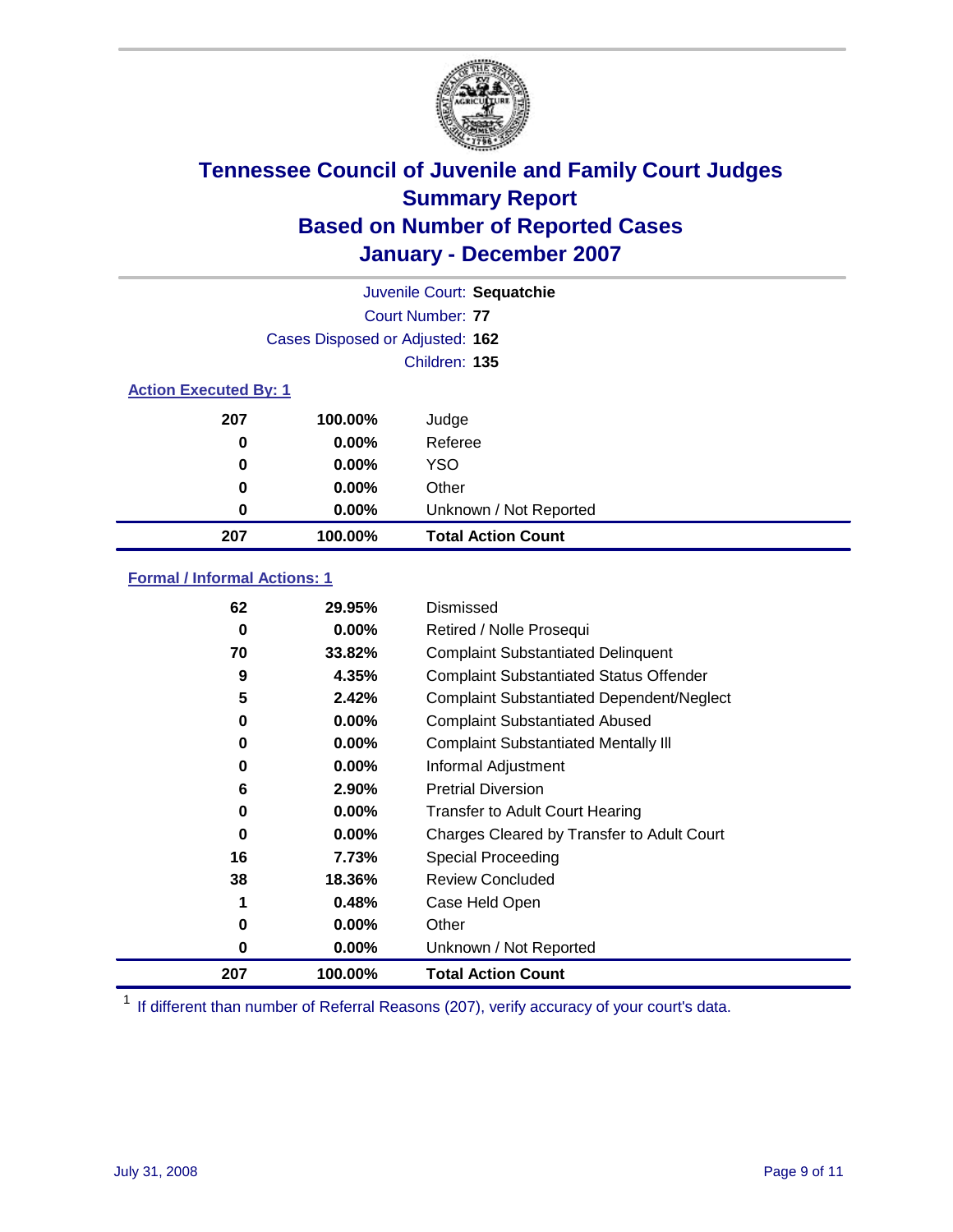

|                       |                                 | Juvenile Court: Sequatchie                            |
|-----------------------|---------------------------------|-------------------------------------------------------|
|                       |                                 | Court Number: 77                                      |
|                       | Cases Disposed or Adjusted: 162 |                                                       |
|                       |                                 | Children: 135                                         |
| <b>Case Outcomes:</b> |                                 | There can be multiple outcomes for one child or case. |
| 61                    | 28.24%                          | <b>Case Dismissed</b>                                 |
| 0                     | 0.00%                           | Case Retired or Nolle Prosequi                        |
| 38                    | 17.59%                          | Warned / Counseled                                    |
| 0                     | 0.00%                           | <b>Held Open For Review</b>                           |
| 2                     | 0.93%                           | Supervision / Probation to Juvenile Court             |
| 0                     | 0.00%                           | <b>Probation to Parents</b>                           |
| 0                     | 0.00%                           | Referral to Another Entity for Supervision / Service  |
| 0                     | 0.00%                           | Referred for Mental Health Counseling                 |
| 0                     | 0.00%                           | Referred for Alcohol and Drug Counseling              |
| 0                     | 0.00%                           | Referred to Alternative School                        |
| 0                     | 0.00%                           | Referred to Private Child Agency                      |
| 5                     | 2.31%                           | Referred to Defensive Driving School                  |
| 0                     | 0.00%                           | Referred to Alcohol Safety School                     |
| 0                     | 0.00%                           | Referred to Juvenile Court Education-Based Program    |
| 0                     | 0.00%                           | Driver's License Held Informally                      |
| 0                     | 0.00%                           | <b>Voluntary Placement with DMHMR</b>                 |
| 0                     | 0.00%                           | <b>Private Mental Health Placement</b>                |
| 0                     | 0.00%                           | <b>Private MR Placement</b>                           |
| 0                     | 0.00%                           | Placement with City/County Agency/Facility            |
| 0                     | 0.00%                           | Placement with Relative / Other Individual            |
| 5                     | 2.31%                           | Fine                                                  |
| 3                     | 1.39%                           | <b>Public Service</b>                                 |
| 2                     | 0.93%                           | Restitution                                           |
| 0                     | 0.00%                           | <b>Runaway Returned</b>                               |
| 0                     | 0.00%                           | No Contact Order                                      |
| 0                     | 0.00%                           | Injunction Other than No Contact Order                |
| 0                     | 0.00%                           | <b>House Arrest</b>                                   |
| 0                     | 0.00%                           | <b>Court Defined Curfew</b>                           |
| 0                     | 0.00%                           | Dismissed from Informal Adjustment                    |
| 0                     | 0.00%                           | <b>Dismissed from Pretrial Diversion</b>              |
| 4                     | 1.85%                           | <b>Released from Probation</b>                        |
| 0                     | 0.00%                           | <b>Transferred to Adult Court</b>                     |
| 0                     | 0.00%                           | <b>DMHMR Involuntary Commitment</b>                   |